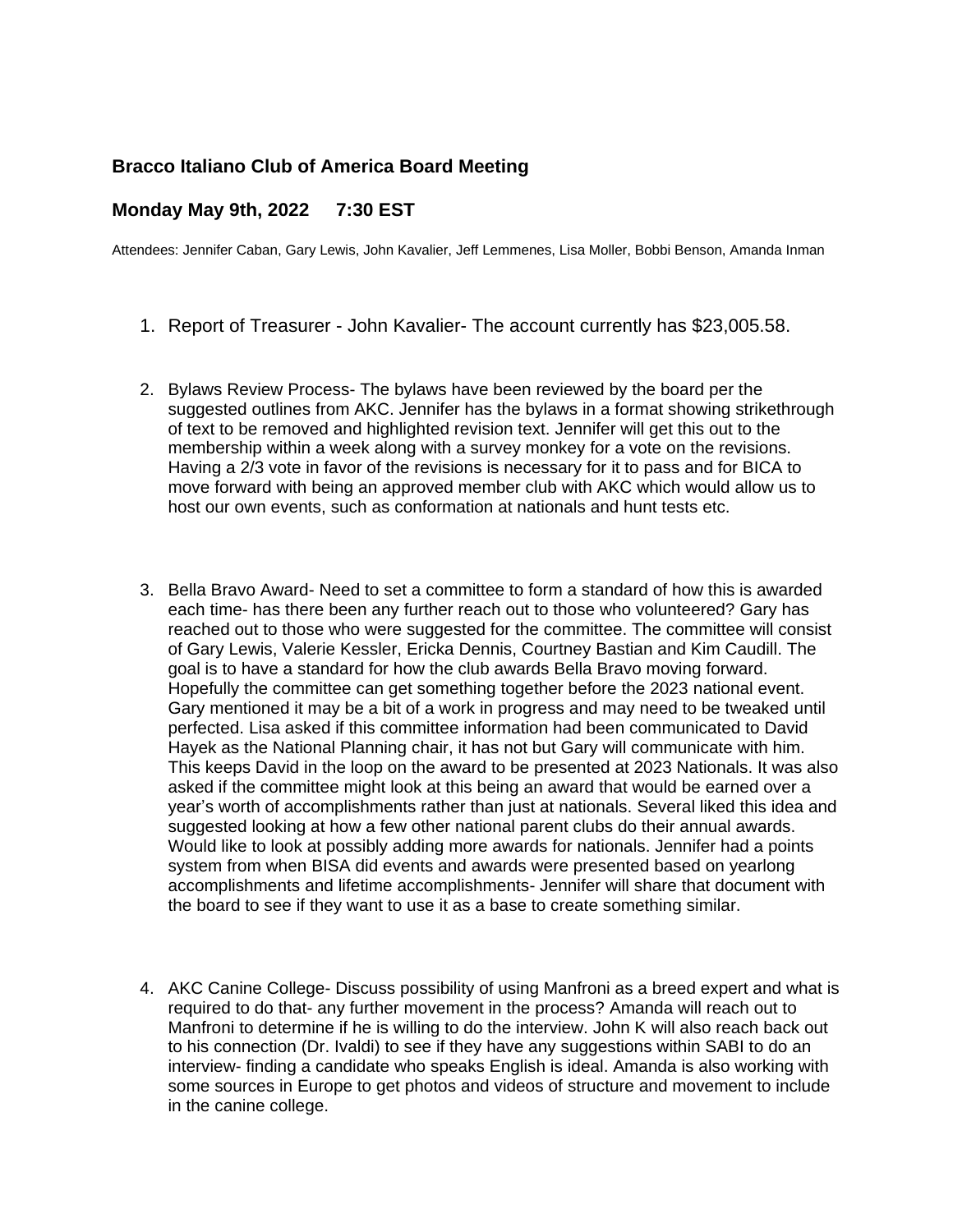- 5. AKC Delegate discussion- item tabled from last call- we need to determine who our potential candidates are as an AKC Delegate- still need to look into this. Lisa stated it needs to be someone with a strong working knowledge of AKC and their systems and also someone who can work within the politics of AKC. The candidate should be our voice for the breed, so someone versed in conformation and hunting as well as other aspects of the events is the best person for the job. Also needs to be someone willing to put in the time and commitment to travel to the meetings etc. Lisa suggested Marilyn Vinson for the position. Gary asked if there is a timeframe for when we need to have the delegate selected. No specific timeline has been dictatced but the sooner we can the better once in full status. Jennifer will send out an email for feelers to see if we have any members who might be interested in the position and ask them for a short paragraph "resume". The board will then consider any candidates and vote on the delegate.
- 6. National Specialty- The team has several of the chair positions filled. They are starting to get better turn out for help and attendance on the planning calls. They have chairs for the show, ribbons/trophies, merchandise, health. Gary asked if there was anything they needed from the board at this time. Lisa mentioned that the committee was still waiting for a final answer from the board on bringing Bitte over for the event. The concern is the expense of 3 people being flown over and their stay meals etc. The last communication the board made back to David was suggesting that they approach Manfroni to see if he would be willing to come judge and Bitte translate for him. David will approach him with this suggestion. It was asked if Manfroni has committed yet to coming over? There has not yet been a solid commitment from him to David. Bobbi mentioned there was an offer to assist in covering some of Bitte's expenses to come over from a member. Allison has offered to pay her stay expenses if she comes. Right now, the flight costs are an estimate because the timing is still far out, but they range from \$800-\$1000 per person. The board asked for a more exact answer on how much cot was offered up to be offset. The committee was also looking to approach another all-breed club who had a show that following weekend to see if they might be interested in using Bitte as a judge which could further offset expenses, but they didn't want to do that until we had decided to use her or not.

They are also looking for someone to chair the hunt test committee for nationals. Need someone with the paperwork side of things experience. Also, would like to do the intro to bird clinics again maybe 2 times this year depending on interest. Lisa asked Gary if he would be willing to chair the hunting and bird clinic items, he stated that he was concerned he couldn't be off work for the full time and was therefore hesitant to agree to chair the committee. He will help with some of the planning processes but can't commit to chair at this time.

Lisa asked Amanda if she is willing to chair the health clinics and talks for the event- she said yes, she would. Lisa also mentioned possibly reaching out to Dr. Tintel who is an expert in amyloidosis in shar pei to see if she would be willing to give a talk. Lisa will reach out to her to see if she's interested and available. Lisa also asked if there would be any option to offer flight costs for her. The board stated it would be nice to have her talk but adding another flight into the expenses might be more than the club needs to put into the event. We really need to watch expenses vs possible income for the event to try not to go in the hole too much (if at all). Lisa will see if she's even interested or available before we broach the cost aspect. It might also be possible for her to do a virtual talk.